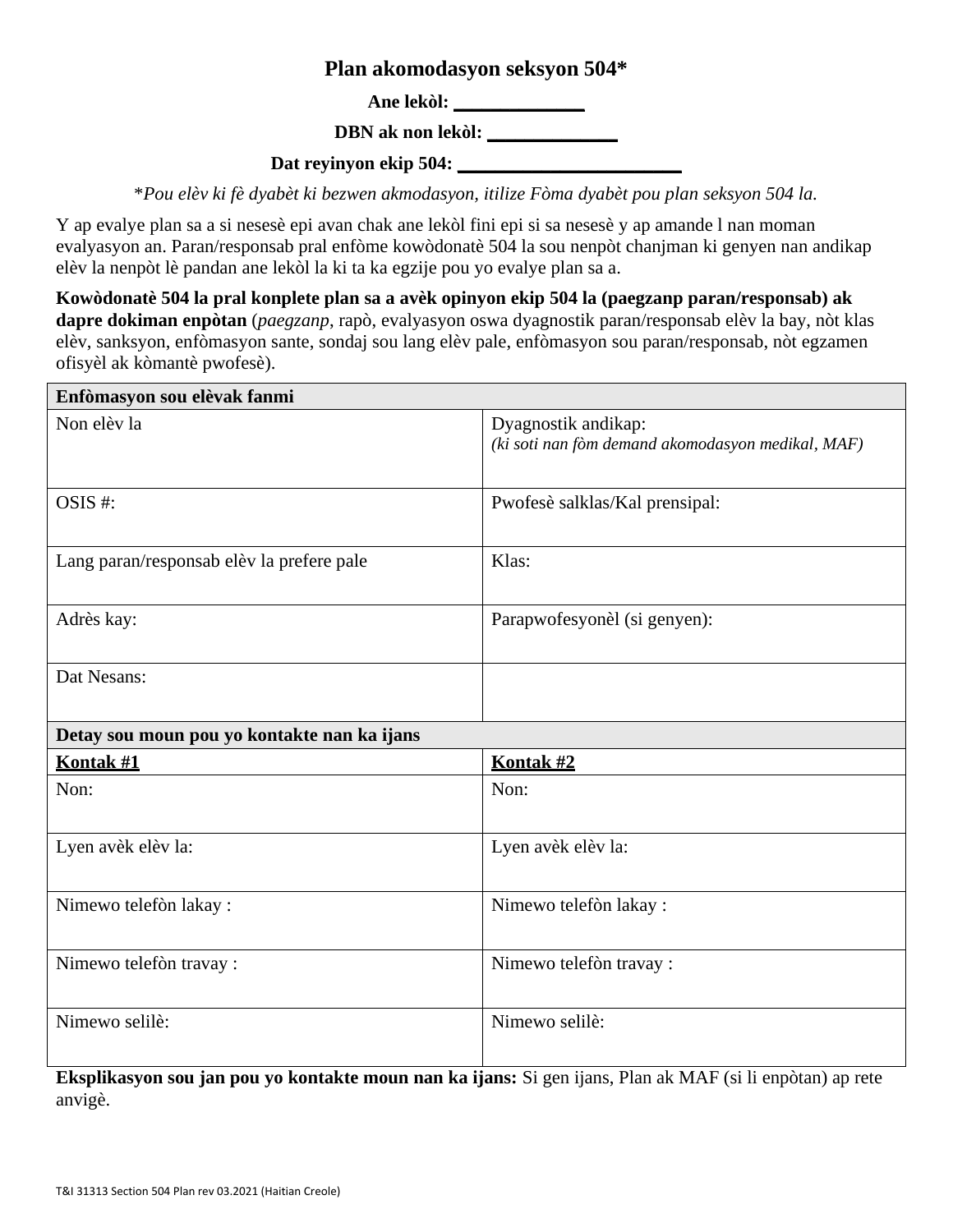| <b>Non</b> | Wòl             |
|------------|-----------------|
| ı.         | Kowòdnatè 504   |
|            | Paran/Responsab |
| 3.         |                 |
| 4.         |                 |
| 5.         |                 |
| 6.         |                 |

## **Sèvis ak Akomodasyon**

Kowòdonatè 504 la rantre tout sèvis ak akomodasyon ki otorize yo, li presize ki akomodasyon pou yo bay *(paegzanp:* Akomodasyon pou egzamen *– anviwònman kipi piti ki pa gen plis pase 12 elè, lè anplis jiska 1.5, 5 minit poz chak 30 minit) epi li make N/A pou tout kazye ki pa konsène l.*

| Akomodasyon ak deskripsyon akomodasyon    |
|-------------------------------------------|
| $\Box$ LOKAL KI GEN AKSÈ POU CHÈZ WOULANT |
|                                           |
|                                           |
|                                           |
| $\square$ EKONDISYONE                     |
|                                           |
|                                           |
|                                           |
| $\square$ ÈD ANBILANS                     |
|                                           |
|                                           |
|                                           |
|                                           |
| $\Box$ TEKNOLOJI SIPÒ                     |
|                                           |
|                                           |
|                                           |
| $\Box$ AKOMODASYON NAN SAKLAS             |
|                                           |
|                                           |
|                                           |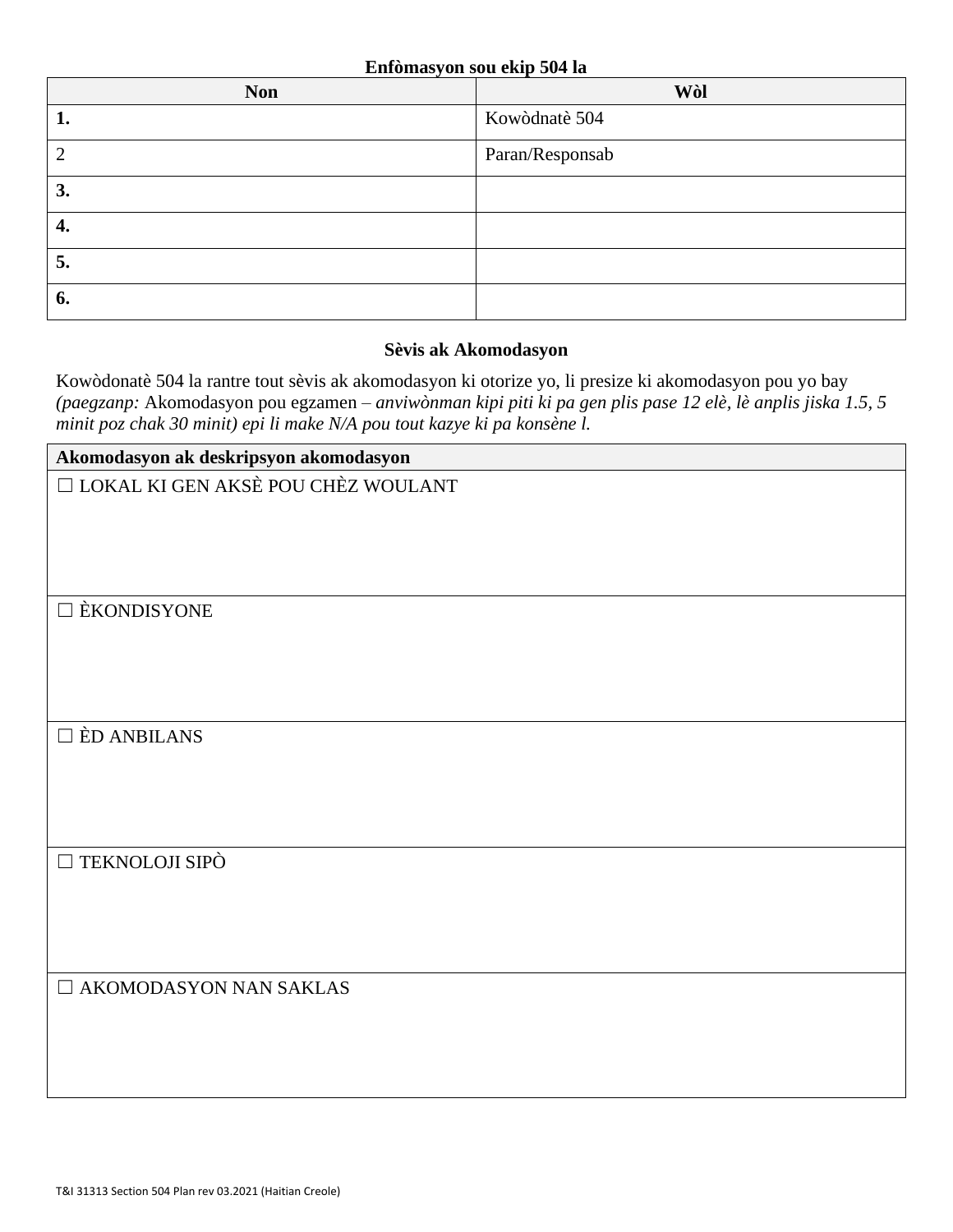| Akomodasyon ak deskripsyon akomodasyon(ap kontinye)                    |
|------------------------------------------------------------------------|
| PARAPWOFESYONÈL SANTE<br>$\Box$                                        |
|                                                                        |
|                                                                        |
|                                                                        |
|                                                                        |
| $\Box$ LESE-PASE POU ASANSÈ                                            |
|                                                                        |
|                                                                        |
|                                                                        |
| <b>EPI-PEN</b><br>$\Box$                                               |
|                                                                        |
|                                                                        |
|                                                                        |
|                                                                        |
| <b>AKTIVITE KI LIMITE</b><br>$\Box$                                    |
|                                                                        |
|                                                                        |
|                                                                        |
| $\Box$ MEZI SEKIRITE (lekòl segondè sèlman)                            |
|                                                                        |
|                                                                        |
|                                                                        |
|                                                                        |
| $\Box$ AKOMODASYON POU EGZAMEN                                         |
|                                                                        |
|                                                                        |
|                                                                        |
| TRANSPÒ (OPT apwouve nan tèt ansanm ak kowòdonatè transpò a)<br>$\Box$ |
|                                                                        |
|                                                                        |
|                                                                        |
|                                                                        |
| $\Box$ LÒT AKOMODASYON - Tanpri dekri l:                               |
|                                                                        |
|                                                                        |
|                                                                        |
|                                                                        |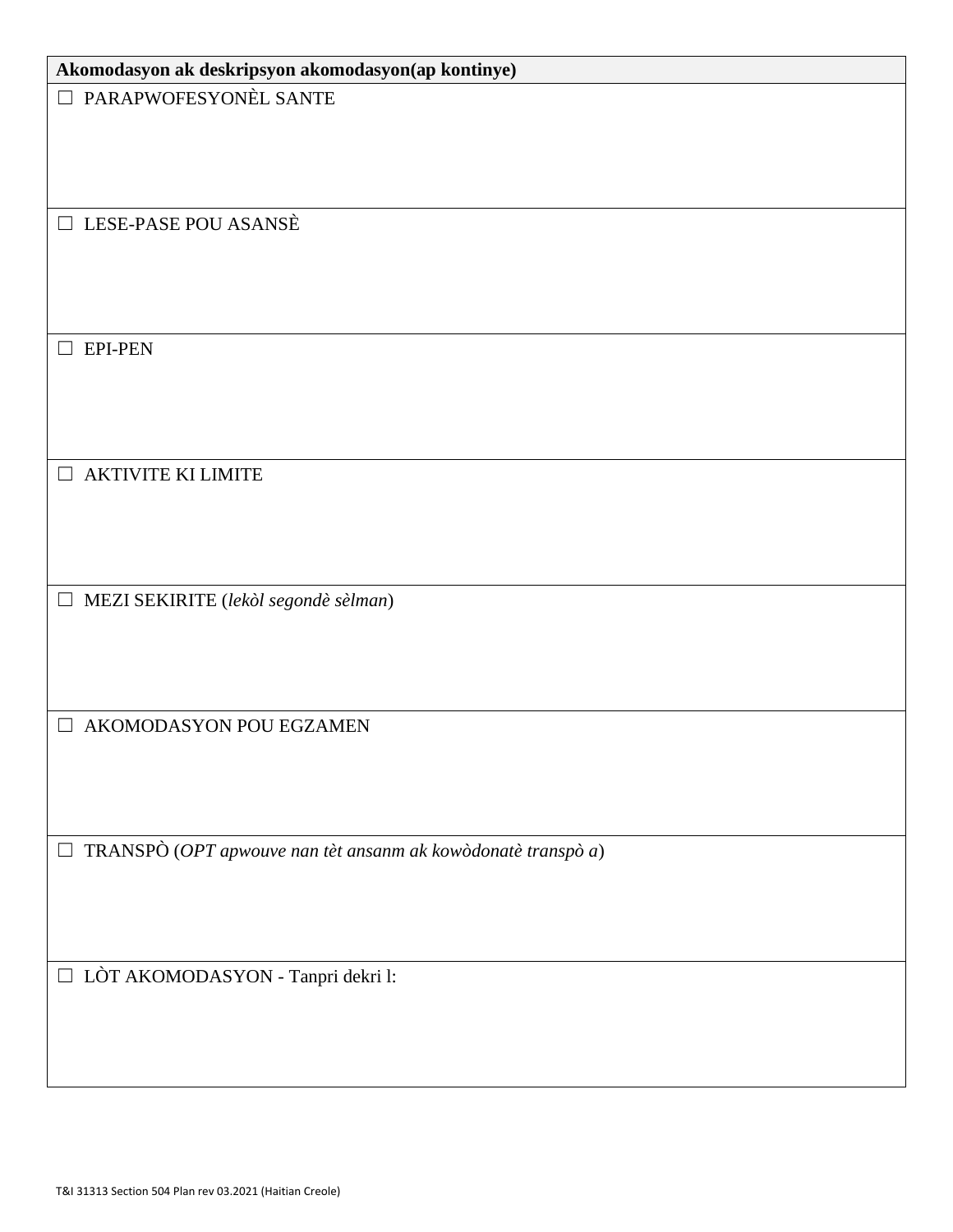## **Responsablite Lekòl**

*Di ki estaf koi pral bay chak akomodasyon*

| Akomodasyon | Non estaf lekòl<br><b>DOE</b> | Tit li nan DOE | Responsablite (si yo pa t presize l pi wo a) |
|-------------|-------------------------------|----------------|----------------------------------------------|
| 1.          |                               |                |                                              |
|             |                               |                |                                              |
| 2.          |                               |                |                                              |
| 3.          |                               |                |                                              |
| 4.          |                               |                |                                              |
| 5.          |                               |                |                                              |

**Mwen resevwa [Avi DOE kont diskriminasyon dapre seksyon 504 la](https://cdn-blob-prd.azureedge.net/prd-pws/docs/default-source/default-document-library/notice-of-non-discrimination-under-504---accessible.pdf?sfvrsn=9ae3dab4_2) ak Avi sou elijiblite a. Siyati m vle di mwen dakò pou yo bay pitit mwen an akomodasyon yo jan yo ekri pi wo a.**

**Apwouve ak resevwa:**

Paran/ responsab Dat

**Apwouve ak resevwa:**

Administratè lekòl la/ Kowòdonatè ak Tit 504 la Dat